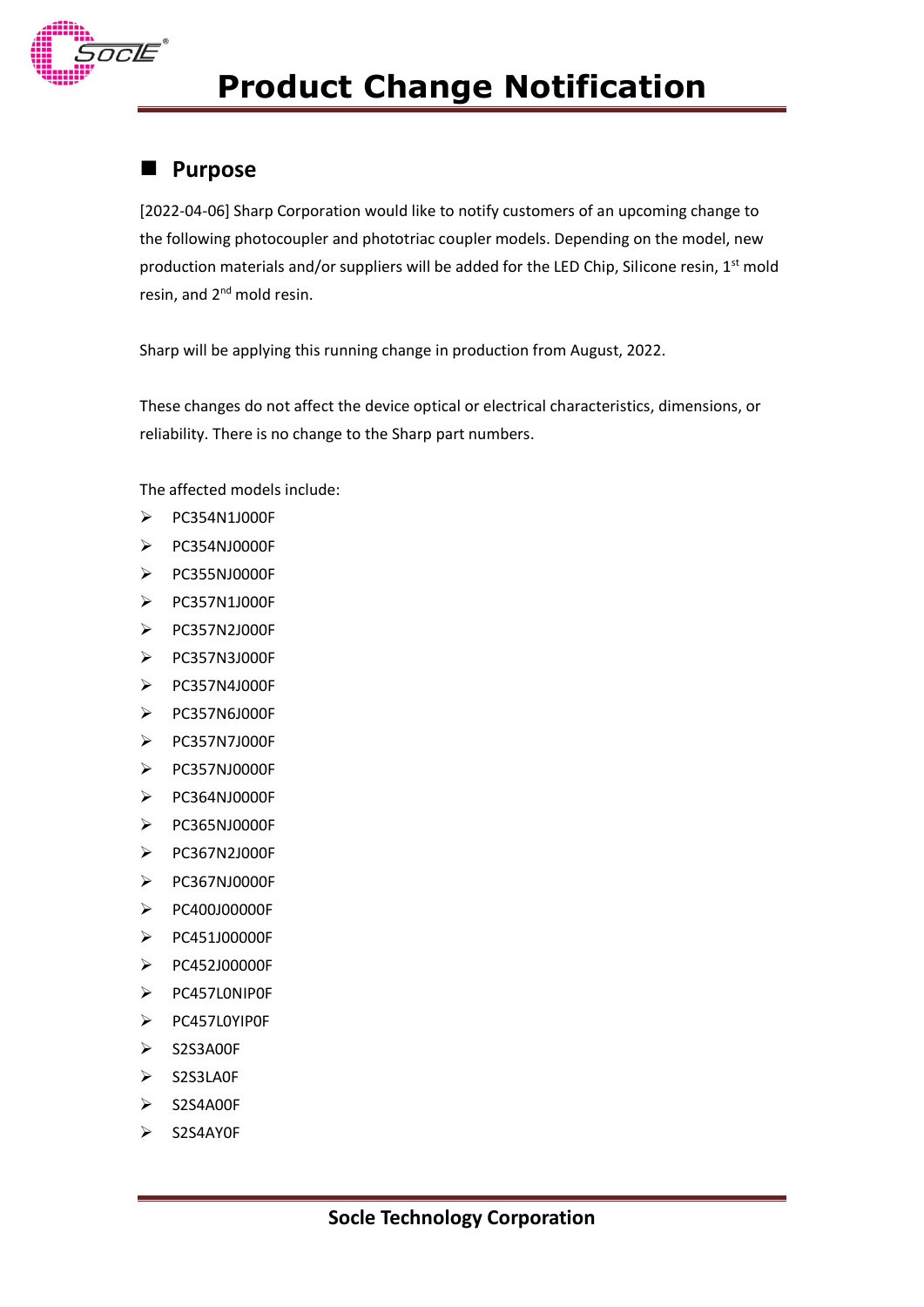- > S2S5A00F
- S2S5FA0F

## **Effective Time of Change**

These are running changes that will be applied starting in August, 2022.

### **Details**

Please refer to the pages that follow for the details of the material changes.

If you have any questions concerning this notification, please contact your Socle representatives at: Socle\_Sales\_NA@socle-tech.com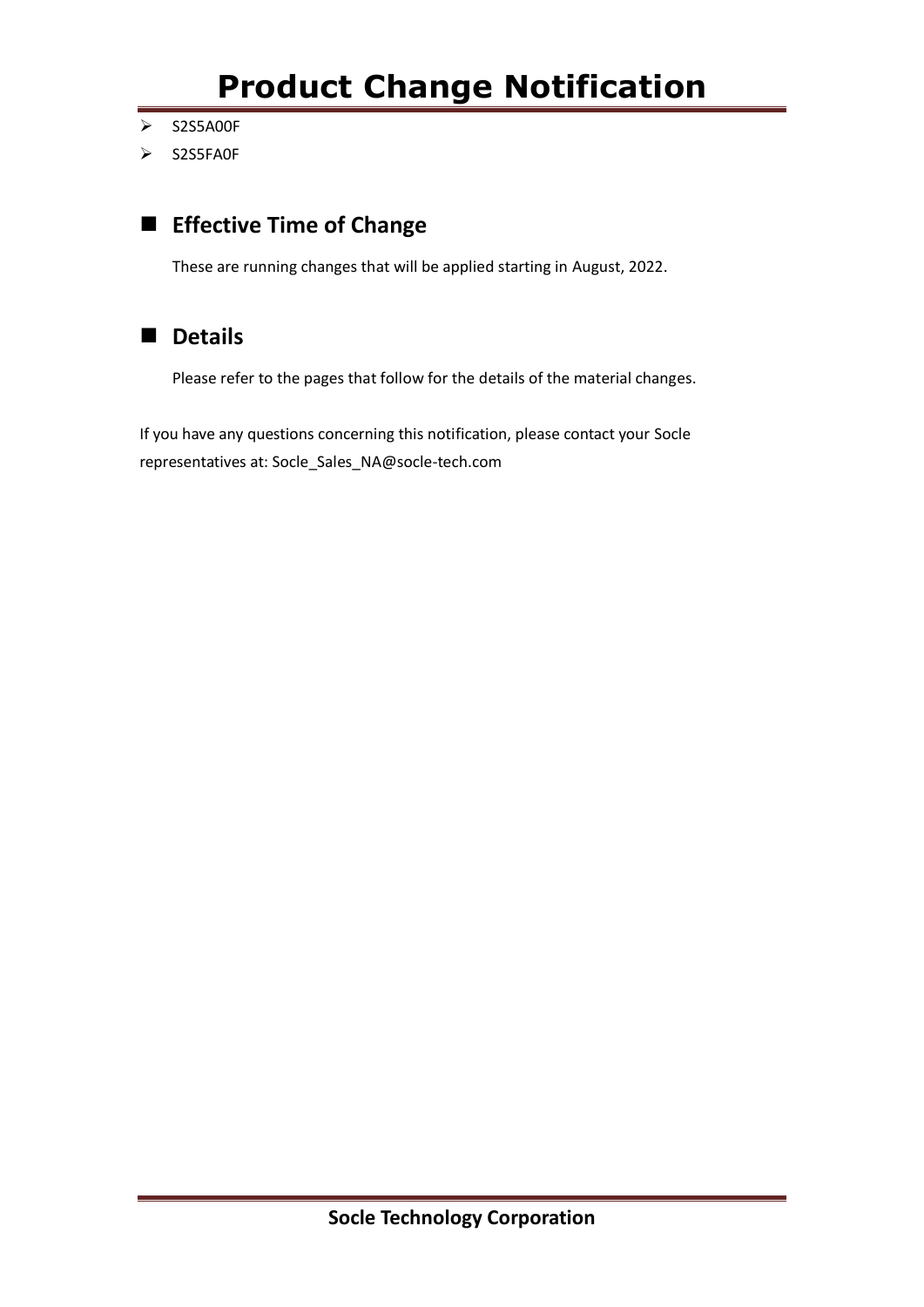# **SHARP Products Change Notification**

SHARP SEMICONDUCTOR INNOVATION CORPORATION

**Thank you very much for adopting our products. We inform products change notification as follows;**



| Addition of materials for isolator device<br>Subject |  |
|------------------------------------------------------|--|
|------------------------------------------------------|--|

| Applicable<br>product<br>category | SOP 4/5 pin type Photocoupler and Photo triac coupler (36 models) |
|-----------------------------------|-------------------------------------------------------------------|
| Changed                           | Change will take effect on shipments from August 2022.            |
| from                              | X Schedule will change depending on inventory & purchase order.   |

**Thank you very much for your continuous support and usage of our isolator device products. The supply insecurity due to material shortages in the production materials for SOP 4/5-pin photocouplers and photo triac couplers manufactured by YONGYAO ENSEI ELECTRONICS (SHANGQIU) CO., LTD continues to be unresolved.**

**In order not to inconvenience our customers and to stabilize our supply, we would like to inform our customers the addition of materials (will be or currently adopted in other models) for our products.**

#### 1.**Applicable models**

Please refer to the attached "Detail of Model List and added materials".

| Type                     | Series name                |
|--------------------------|----------------------------|
| <b>Transistor output</b> | $PC35*/PC36*/PC452$ series |
| IC output                | PC400/PC410L/PC457L series |
| <b>Triac output</b>      | $S2S*$ series              |

#### 2. **Detail of changes**

Addition of LED chip and resin.

Please refer to the attached "Detail of Model List and added materials".

※There are no changes to the products' optical and electrical characteristics, dimension, and reliability. ※Please contact us before April 30th, 2022 for any questions or requests with regards to this change.

#### 3. **Reason of changes**

For the purpose of securing a stable supply.